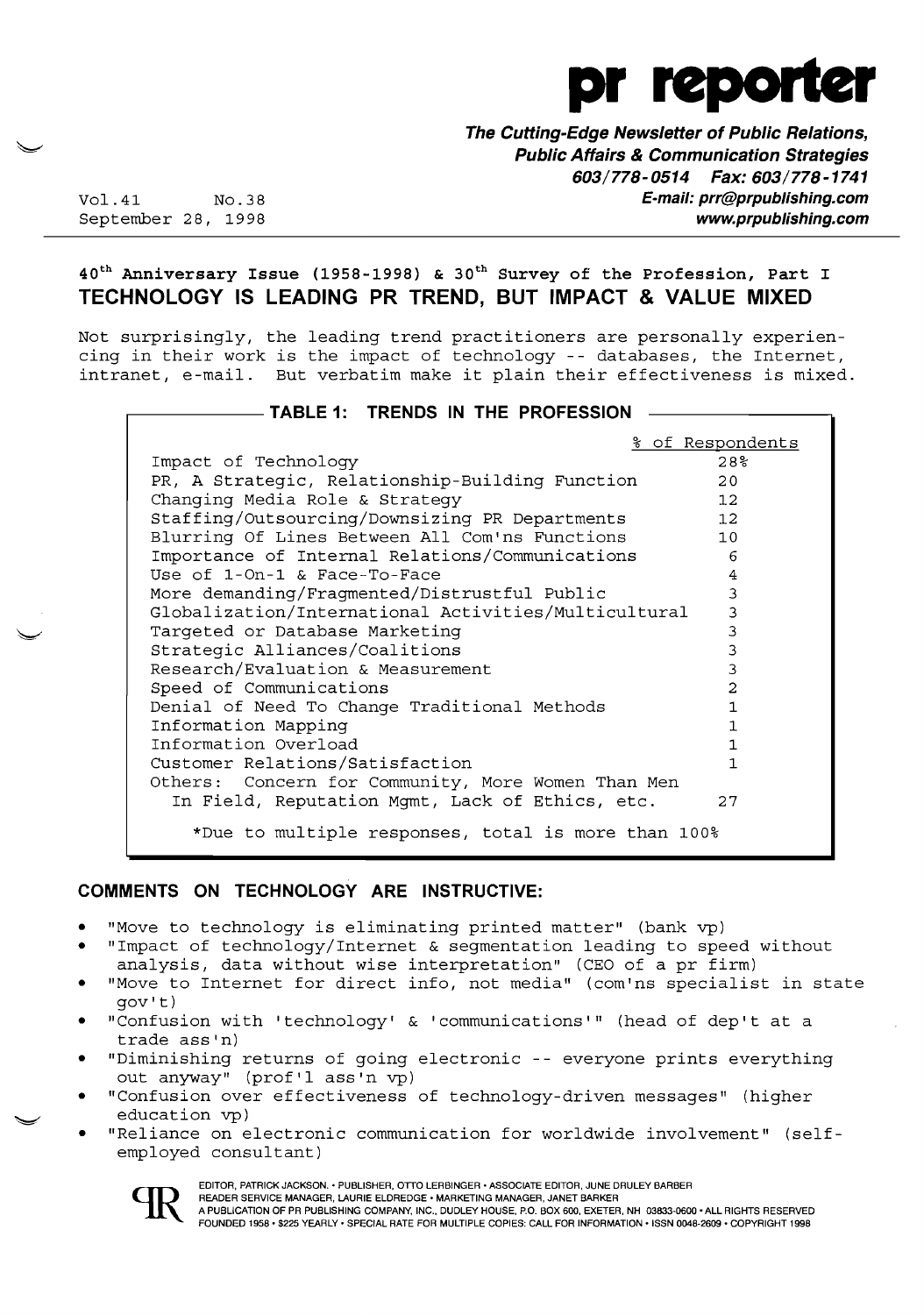**SECOND AMONG THE TRENDS** is the view by practitioners, & people outside the , profession, of pr as a strategic, relationship-building function:

- "The trend to be more strategic & relationship-building rather than just mass info dispensers" (supvr/mgr of a unit at a utility)
- "Linking pr in a more concrete, measurable way to the organization's strategic goals" (dir of a nonprofit)
- "More focus on use of pr to support strategic goals" (dir/head of dep't at a healthcare org'n)
- "Move from tactical to strategic" (supvr/mgr of unit of an industrial co)
- • "Greater awareness of value of communications by sr mgmt" (Canadian selfemployed consultant)
- • "Increased recognition of com'n planning & issue mgmt by people outside the profession" (CEO of Canadian pr firm)
- "ROI emphasis" (dir/head of dep't at a midwestern healthcare org'n)
- "Move to behavioral pr -- relationship building" (educator)

## **In the midst of this awareness about the profession, are the continuing laments that others just don't understand pr's value:**

- "Increased need to promote internally what I do behind the scenes" (vp consumer product company
- "Too little understanding of how good pr affects the bottomline" (vp/sr counsel of a pr firm)
- • "Increased pr whining about getting 'no respect'" (head of dep't at an industrial company)

**TIED AS THIRD CURRENT TREND** at 12% of respondents are a) changing media role & strategy and b) staffing/outsourcing/downsizing of pr dep'ts. Verbatim:

### **Media**

- "Disintegrating power of mass media" (supvr/mgr of unit, state gov't)
- "Dumbing down of media" (vp, consumer product company)
- • "Self destruction of news media, loss of credibility, shift toward entertainment" (self-employed consultant)
- "Increased commercial interference on the editorial process" (CEO of pr firm)
- "Less use of media, more direct communication" (pr firm CEO)
- • "Need to operate under media's radar & go directly to stakeholders" (school com'ns dir)
- "Less attention to mass media sources (unless it's a murder)" (dir of a nonprofit)

### **PR staffing**

- "Inexperienced newcomers to the industry, no ethics" (exec vp of an ad agency/pr section)
- "Finding qualified people" (supvr/mgr of unit, consumer product company)
- • "Scarcity of practitioners who can write effectively" (dep't head at a publicly held oil/gas exploration & production company)
- • "Increased 'feeling of entitlement' in entry-level positions" (supvr/mgr of unit at a nonprofit)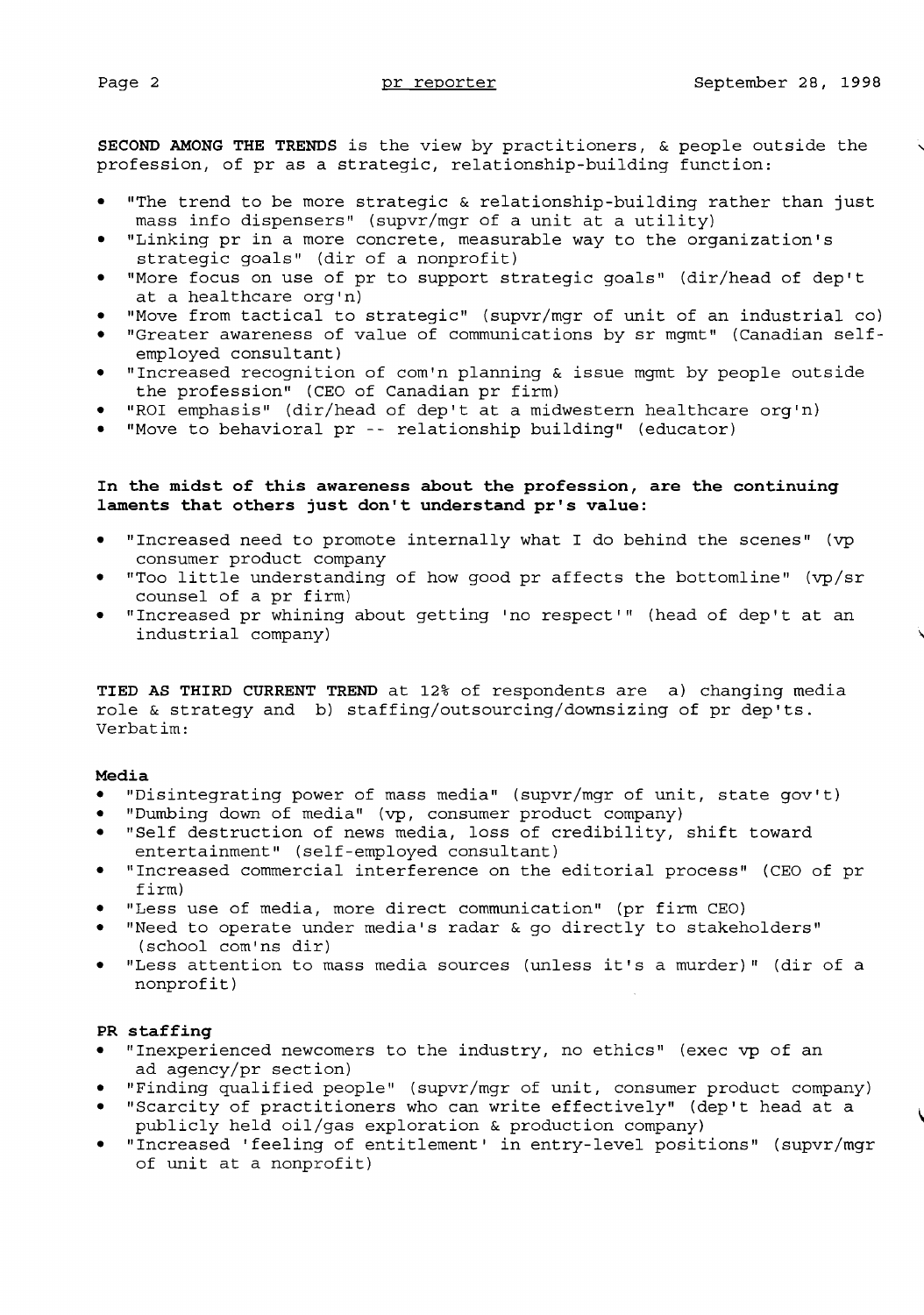- "Inexperienced/non-professional staff filling pr positions" (CEO of a Canadian pr firm)
- • "Continual squeeze on consultants as companies downsize & outsource" (svp, pr firm)
- "More responsibilities without increased staff or money" (supvr/mgr of unit at a healthcare org'n)

**TECHNOLOGY IS THE LEADING TREND IN ALL BUT FOUR INDUSTRIES** (where it came in  $2<sup>nd</sup>$  in all but one -- insurance, where it ranked  $5<sup>th</sup>$ ):

- 1. **media** practitioners say *blurring of lines between com'ns functions*
- 2. **educators** put *downsizing/job elimination* first
- 3. **utilities** also lead with *blurring of lines between com'ns functions*
- 4. **insurance** rates *importance of internal rels; blurring of lines between com'ns functions; use of l-on-l* & *strategic alliances/coalitions*

# **SOME CURIOUS FINDINGS ABOUT FACE-TO-FACE ACTIVITIES**

with all the emphasis in every quarter on employee relations, it's astounding that 50% of respondents are not using face-to-face programs with Public #1. In fact, face-to-face employee programs have declined since pris "1." In 1999, 1999 to 1999 omployed programs have decirmed binder products in the set of the set of the s months; readers with cases to share please call now. One plausible explanation is that mgrs or HR have assumed the lead here. Or this is so routine now that instead of asking about "programs," the question should have inquired about "process." Or, have practitioners been lulled into believing that electronic messages can replace 1-on-1?)

**THE REAL NEWS IS THAT** face-to-face programs are systematized by databases. In '93, 17% of face-to-face employee programs were tied to a database; today 22% are. Compared to 5 yrs ago (prr 9/27/93), databased "loyalty" marketing programs rose from 13% to 19% & customer satisfaction programs went from 31% to 41~.

|                                              | Using<br><b>Now</b><br>ჯ | Consid-<br>ering<br>ዱ | Y   | % Tied to<br>database?<br>N | NR    | Not<br>Using<br>℁ |
|----------------------------------------------|--------------------------|-----------------------|-----|-----------------------------|-------|-------------------|
|                                              |                          |                       |     |                             |       |                   |
| Face-to-face employee programs               | 42                       | 9                     | 22. |                             | 34 44 | 50                |
| Customer satisfaction programs               | 41                       | 13                    | 47  | 12 <sub>1</sub>             | 41    | 47                |
| Coalitions (beyond typical trade grps)       | 39                       | 6                     | 33  | 2.5                         | 42    | 55                |
| Constituency rels/ambassador prgms           | 38                       | 10                    | 47  | 22                          | -31   | 52                |
| Opinion leader tracking                      | 30                       | 14                    | 44  | 24                          | 32    | 56                |
| Databased "loyalty" marketing programs       | 19                       | $12 \overline{ }$     | 54  | $\overline{4}$              | 42    | 69                |
| (Due to rounding, totals may not equal 100%) |                          |                       |     |                             |       |                   |

**TABLE 2: ONE-ON-ONE PERSONALIZED RELATIONSHIP PROGRAMS BEING USED**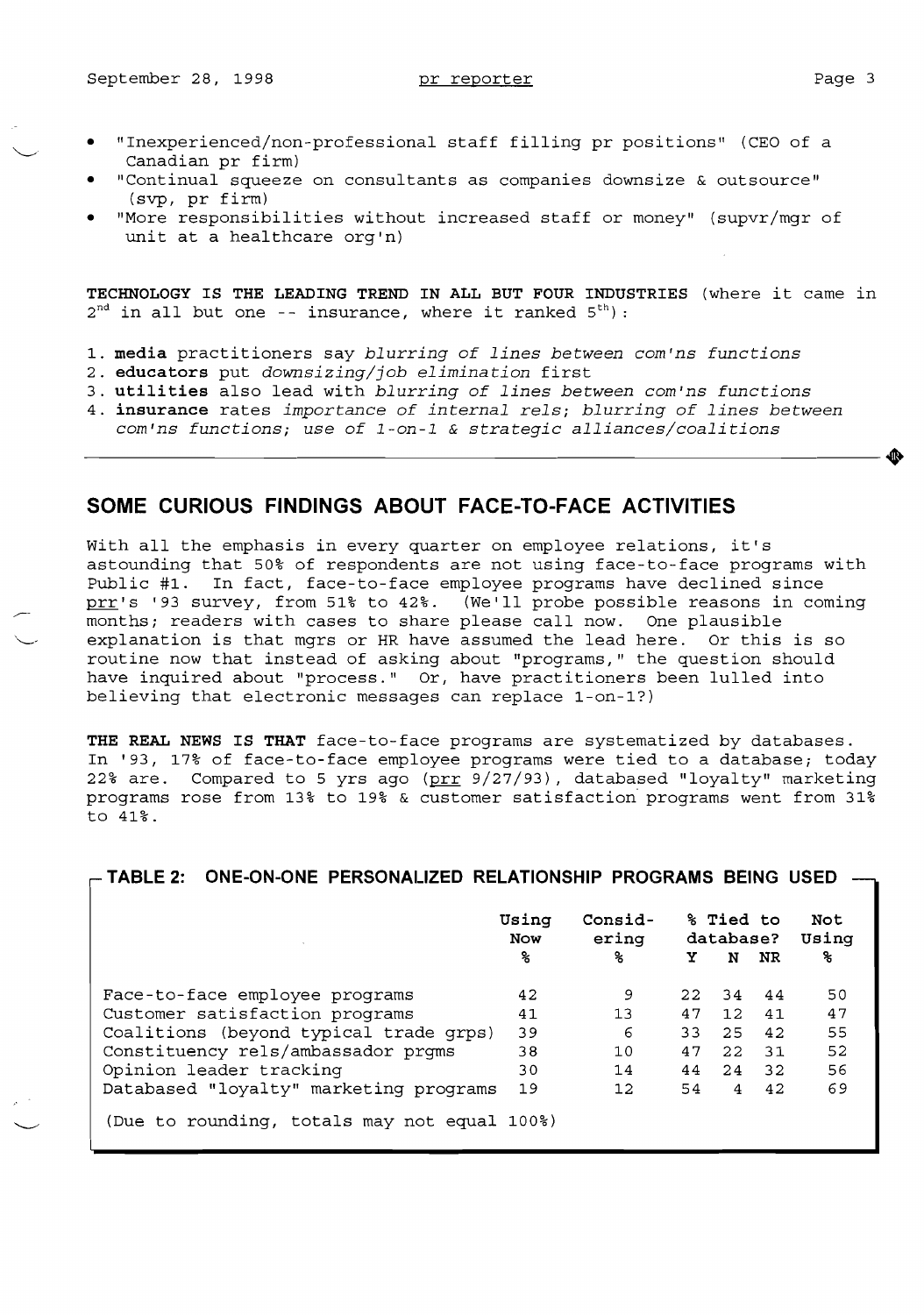## **SOME CURRENT ONE-ON-ONE PROGRAMS RESPONDENTS ARE USING INCLUDE:**

- An environmental engineering org'n uses an informal "envoy program" with key opinion leaders.
- • An educator explains they do "visits to the major employers in the communities we serve."
- A federal gov't agency uses roundtable discussion groups with key audiences.
- A financial services org'n has a "weekly HOME (Hearing Opinions Motivates Employees) Day, where leaders don't have meetings so they can be with their employees."
- • A consumer product & service org'n uses "ongoing client/prospect roundtables on topics of interest to key groups of buyers. Average attendance at each is 15." Found tables on topics of interest to key groups of buyers. Average<br>attendance at each is 15."

# **ARE PRACTITIONERS STRATEGISTS OR TACTICIANS? BOTH, SURVEY FINDS**

*47% often* create communications products; 45% *often* are involved in strategy, counseling & training (see Table 3). Of the 27% who *always* are involved in strategy, 75% of them *always* or *often* are involved in creating the com'ns products. While the scales are tipped slightly toward tactics, strategy isn't far behind today.

Sectors with the highest percentage of practitioners being consulted for strategy are: pr firms, ad agency/pr sections, consumer product companies, industrial companies, hospitals, schools & federal gov't.

# **TABLE 3: PRESENTDAY PUBLIC RELATIONS -- STRATEGY OR TACTICS?**

|                                                  | Never | Seldom | Occasionally | Often | Always        | $NR$    |
|--------------------------------------------------|-------|--------|--------------|-------|---------------|---------|
| Creating com'n<br>products<br>Strategy, counsel- | 0.5%  | 3.4%   | 14.7%        |       | $47.2%$ 32.7% | $1.6\%$ |
| ing, training                                    | 1.1   | 4.5    | 21.5         | 44.7  | 27.0          | 1.1     |

## **PRACTITIONERS ARE CONSULTED ON MANAGEMENT DECISIONS:**

| 83% |                                 | 37%                                            |
|-----|---------------------------------|------------------------------------------------|
| 63% |                                 | 32%                                            |
|     | Merger/acquisition/takeover     | 32%                                            |
| 48% | Appointments to bd of directors | 32%                                            |
| 47% | Plant closings                  | 21%                                            |
| 40% | Product recalls                 | 15 <sup>8</sup>                                |
|     |                                 | ⅏                                              |
|     |                                 | Labor disputes<br>Employee benefits/incentives |

Additional findings from the  $30<sup>th</sup>$  Survey of the Profession will appear soon, including data on salaries & working conditions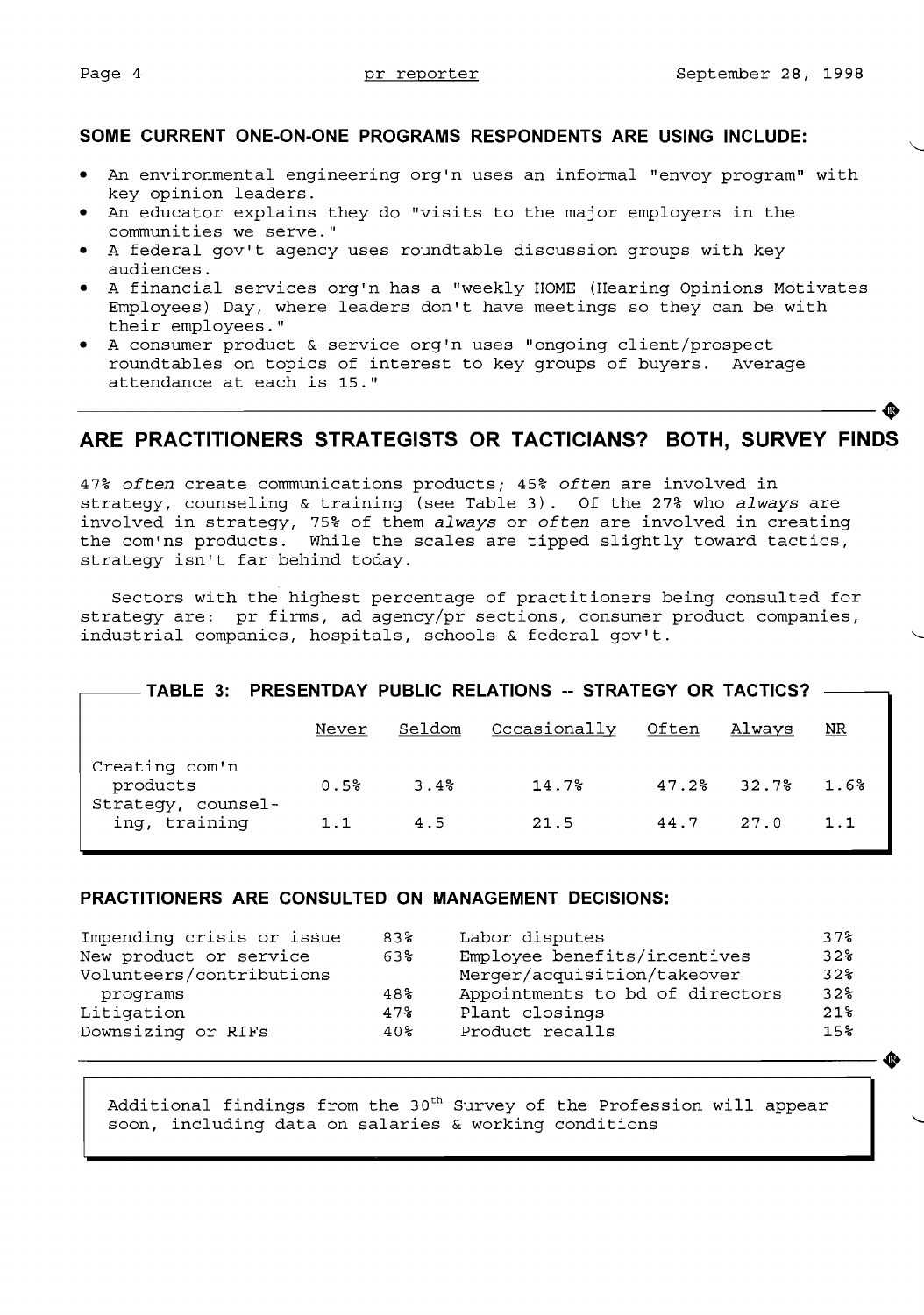-,

# **MONICAGATE'S PR LESSON: HAVE A FALLOUT ISSUES STRATEGY**

The ones with most to be concerned about in this scandal are the American Bar Ass'n & its local & state affiliates -- because what's being damned by *all sides* is the law & lawyers.

- **• Legal haggling has demonstrated that "the truth" & legal findings of truth** are not at all the same. Everyone knew it, at some level -- but this is a triggering event for seeing the law as a sham. Following O.J., this is serious
- $\blacksquare$  Starr & his team have proven that prosecutors don't care about fairness, as we'd all like to believe. Only about convictions. They're like a sports team that is concerned purely with winning -- except that athletes mainly play by the rules, which the special prosecutor has not done (e.g., press leaks, making grand jury testimony public, emphasizing the salacious rather than hard evidence)
- **The grand jury system is unfair** & not in accord with what most citizens believe the justice system should be. It is an unfettered fishing expedition that can delve into any topic, no matter how irrelevant to the case, in order to intimidate, embarrass & threaten. Used outside the grand jury room, these tactics would constitute a criminal offense

### **WHY NEITHER EXPLANATION NOR REJOINDER FROM THE LEGAL COMMUNITY?**

- 1. **Are they planning strategy?** (Don't wait too long or the window of opportunity will pass & anything said then will appear to be *rationalizing.* Speaking now can be *educating)*
- 2. **Do they want to avoid getting involved?** (With attacks hourly on the lawyers & the law, that's an ostrich approach)
- 3. **Do they feel it will all blow over?** (O.J. anger is still alive -- and this is at a much more visible level)
- 4. **Are bar ass'ns controlled by Republican partisans?** (Not that we know of -- but not coming forward may give that impression)
- 5. **Are they just "protecting their own" by being silent?** (Very likely, since the Reps & Senators who must dispose of the case are mainly lawyers also. And think of the large fees being earned, & in the offing)

## **WITH THE BAR AS MUCH UNDER ATTACK AS THE PRESIDENT, THIS IS A CASE STUDY IN STRATEGY FOR HANDLING FALLOUT ISSUES**

Practitioners know better than to rush in when it will create an issue or imply linkage. Monicagate reminds us that, sometimes, getting involved is unavoidable.

■ The skill is to become a *sideline teacher*, explaining what's happening & why in an objective, nonpartisan way